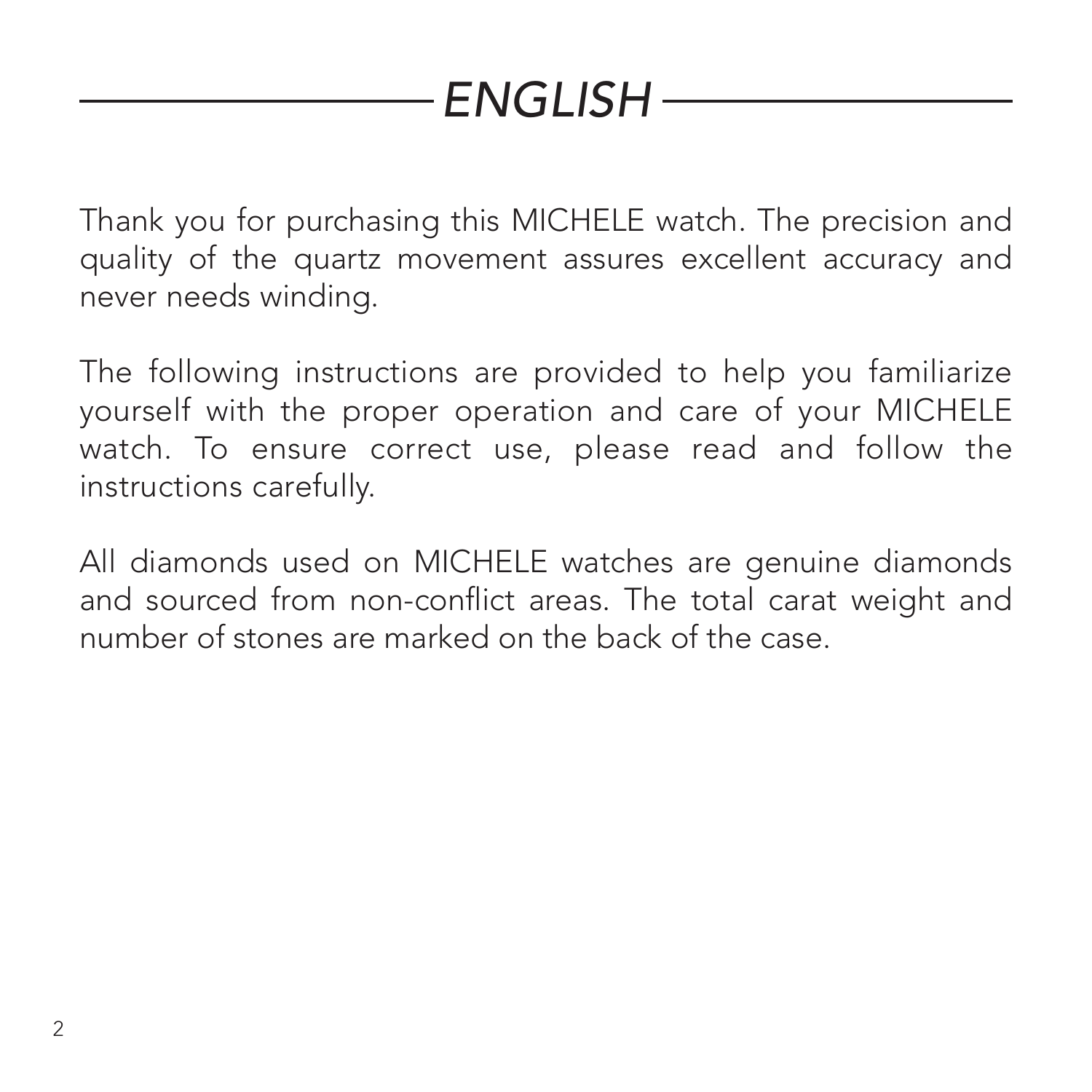### DATE MODELS



#### Do not change the date between the hours of 10pm and 2am.

This is the time when the movement is in position to carry out the automatic date change, and any interference may cause damage to the movement.

For rapid correction of date, turn the crown either clockwise or counter-clockwise to set the date. The direction varies according to the movement.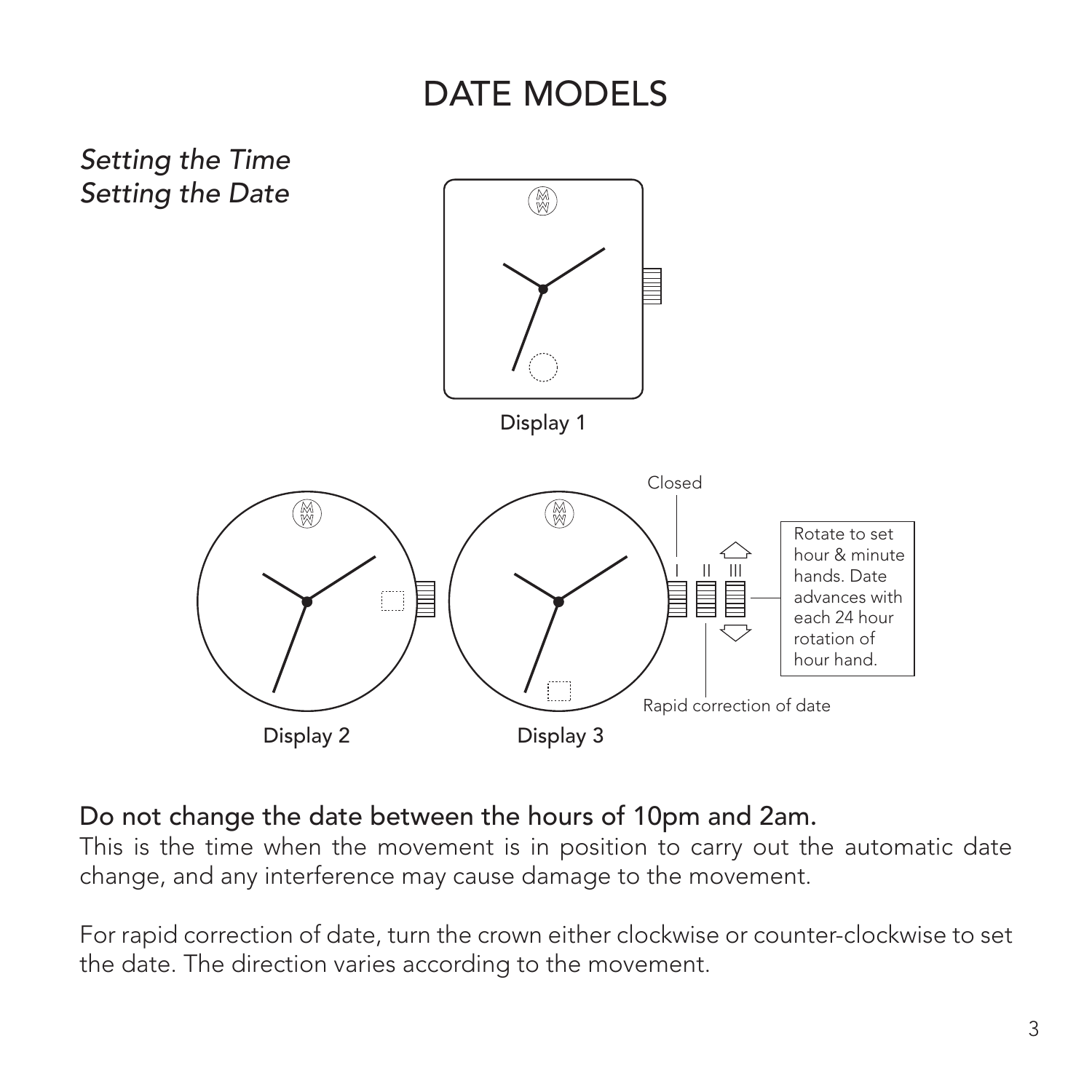### CHRONOGRAPH MODELS (ETA 251)



Display 1



Display 2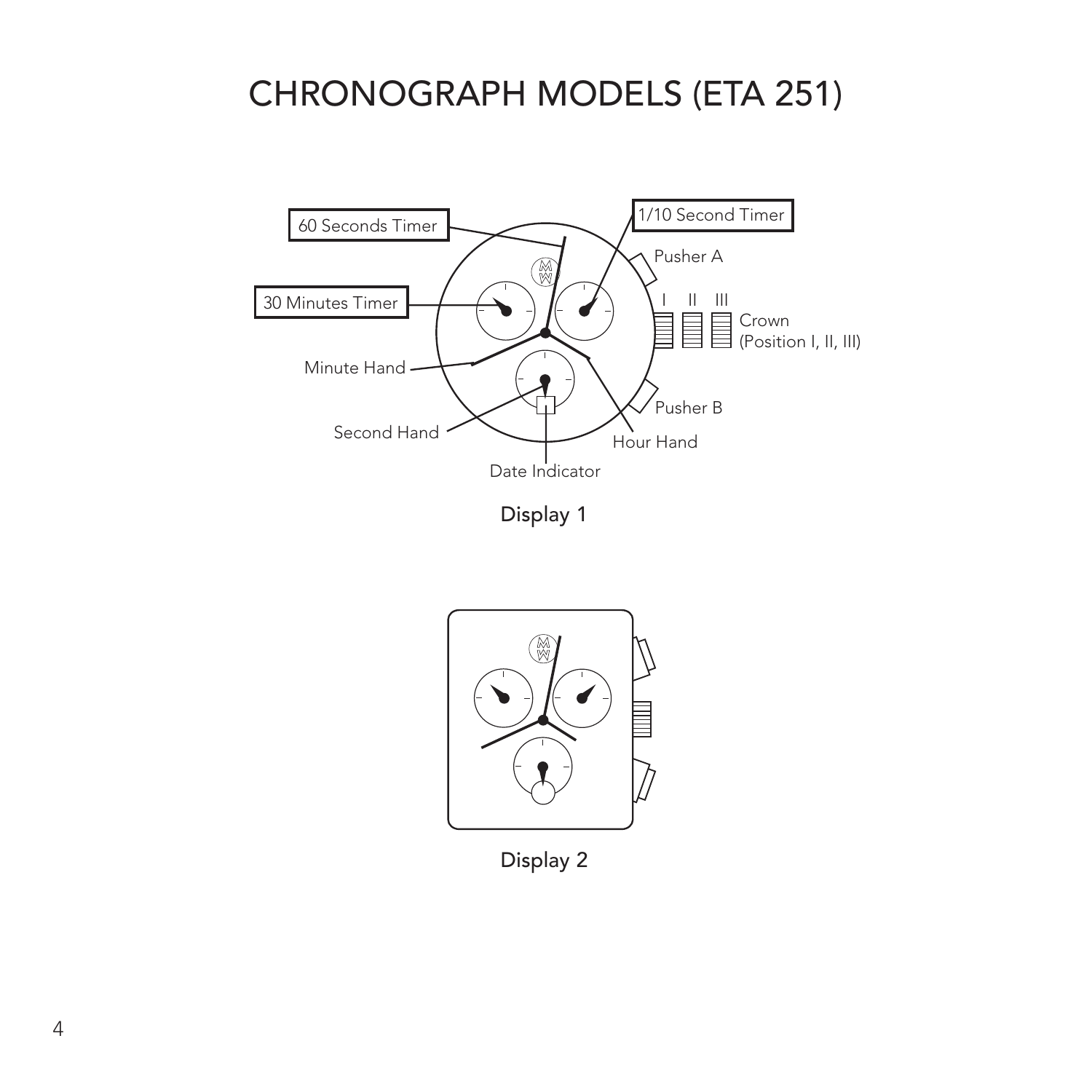#### *Zero Reset*



*NOTE: To reset the timer hands (60 seconds hand, 30 minutes hand and 1/10 seconds hand) press Pusher A or B. Each time you press the pusher, it will advance the hands by a single unit. If you hold the pusher pressed in for more than 2 seconds, it advances rapidly.*

*WARNING: Before adjusting the Zero Reset, put back the chronograph hands to their original position to ensure that the chronograph timer is not running.*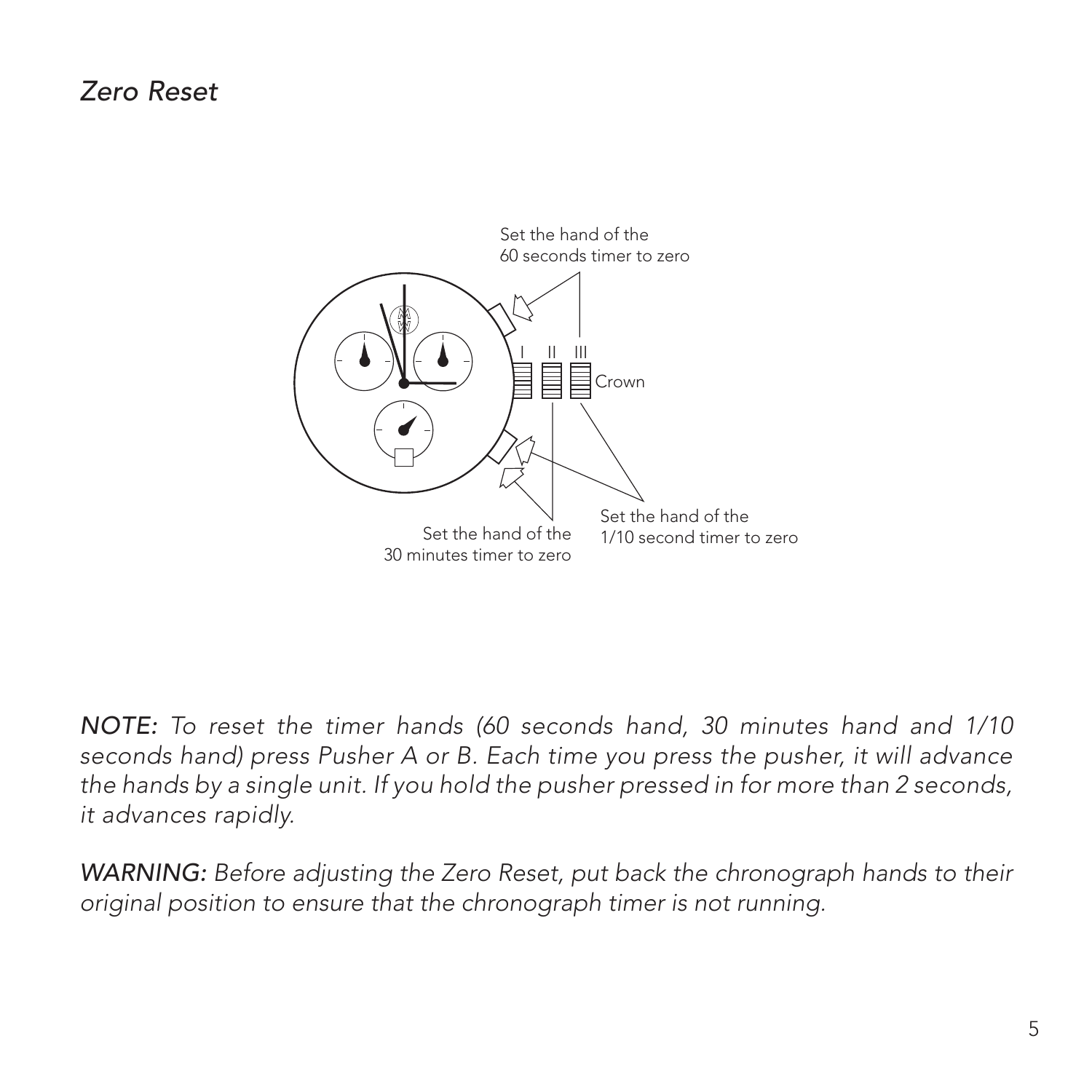*Correction Mode Setting the Time Setting the Date Time Zone Correction*

*NOTE: While crown is in position III, the second hand stops rotating.*



*Timing Mode Simple Timing Function*

*WARNING: Before starting the timer, put back the chronograph hands to their original positions. If necessary, see diagram titled "Zero Reset."*

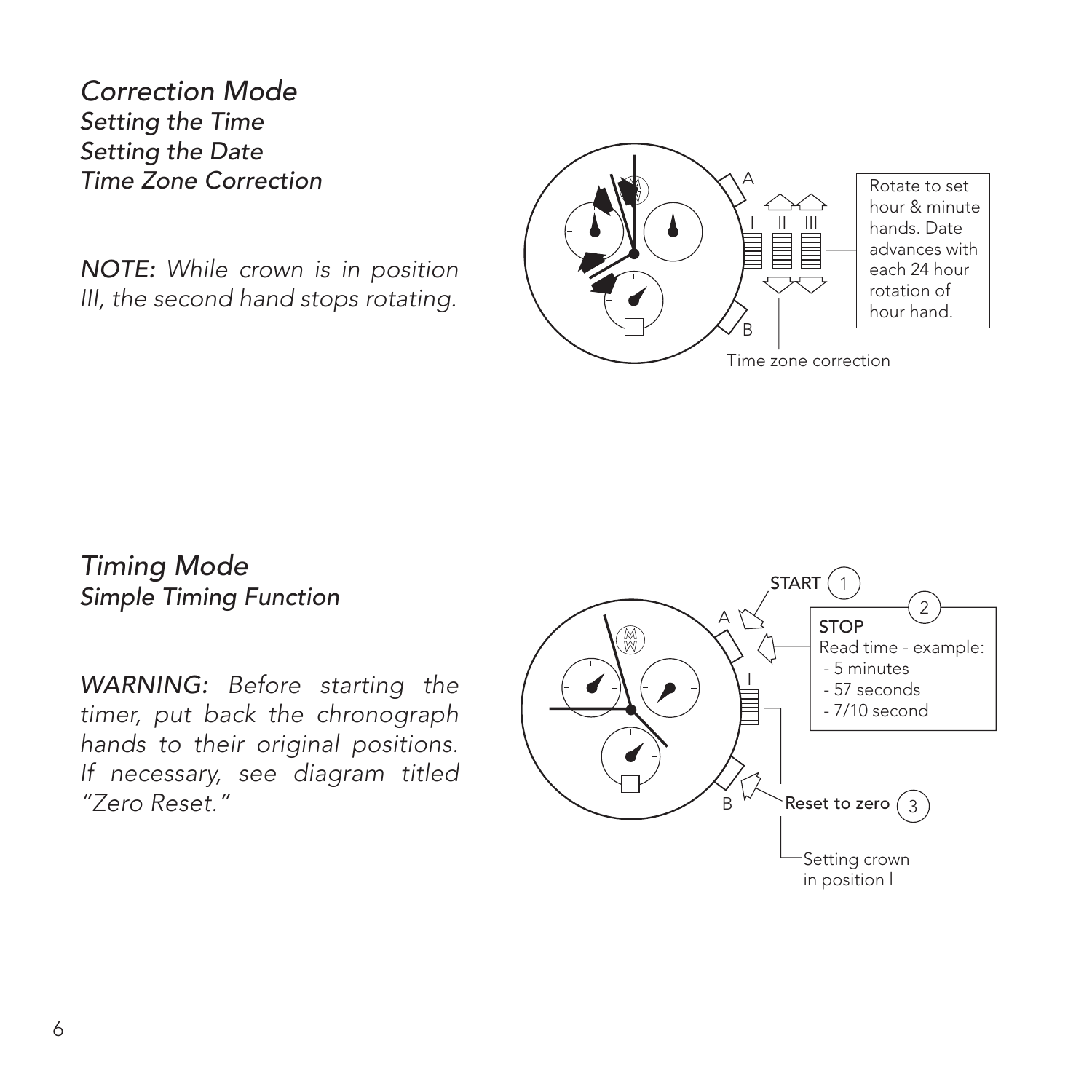*Timing Mode Split-time or Intermediate Time Function*







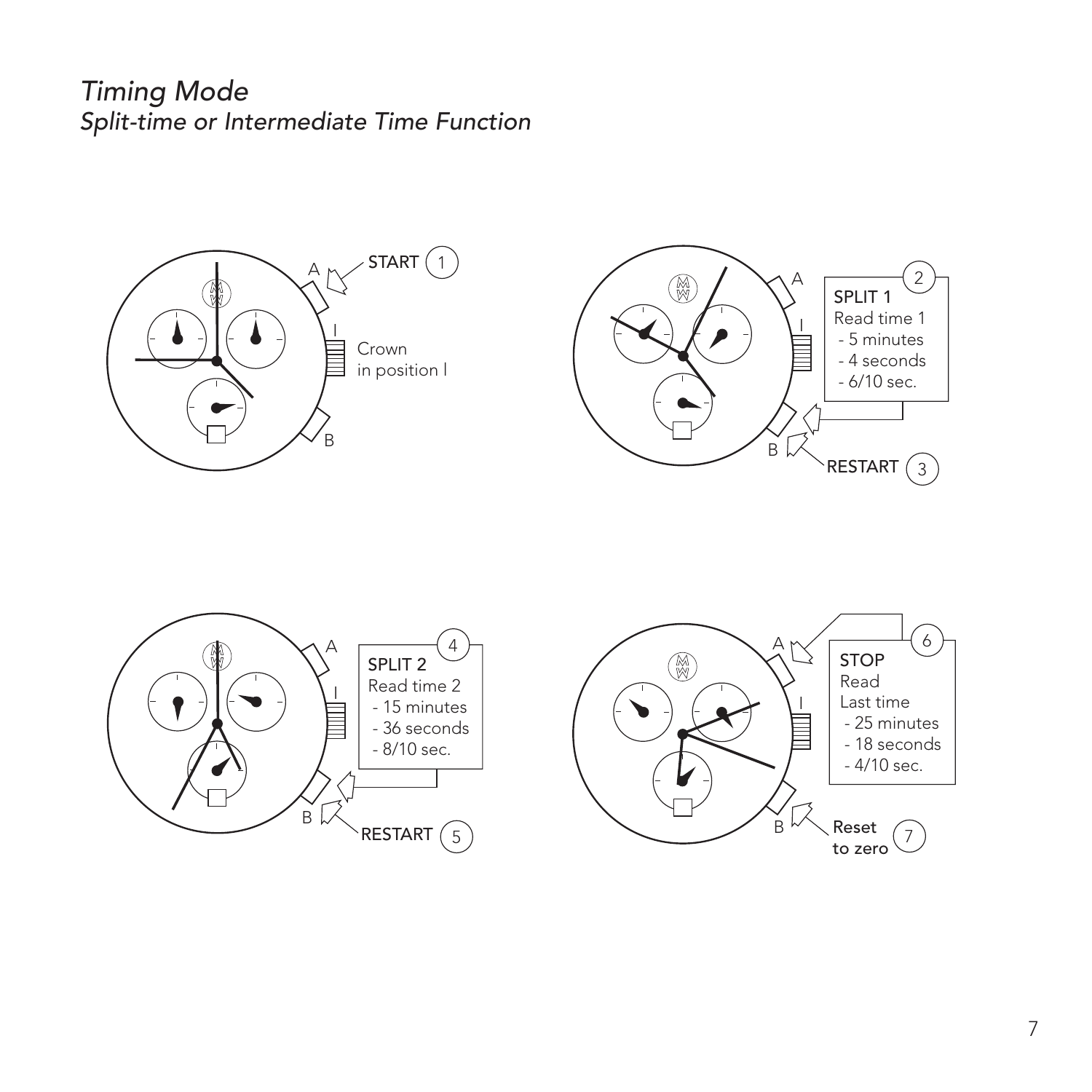# CHRONOGRAPH MODELS (ETA G10, G15)



#### *Setting the Time*

- 1. Pull crown out to position III (the watch stops).
- 2. Turn crown until you reach correct time.
- 3. Push crown back into position I.

### *Setting the Date*

- 1. Pull crown out to position II (the watch continues to run).
- 2. Turn crown until yesterday's date appears.
- 3. Pull crown out to position III (the watch stops).
- 4. Turn crown until correct date appears.
- 5. Continue to turn crown until correct time appears.
- 6. Push crown back into position I.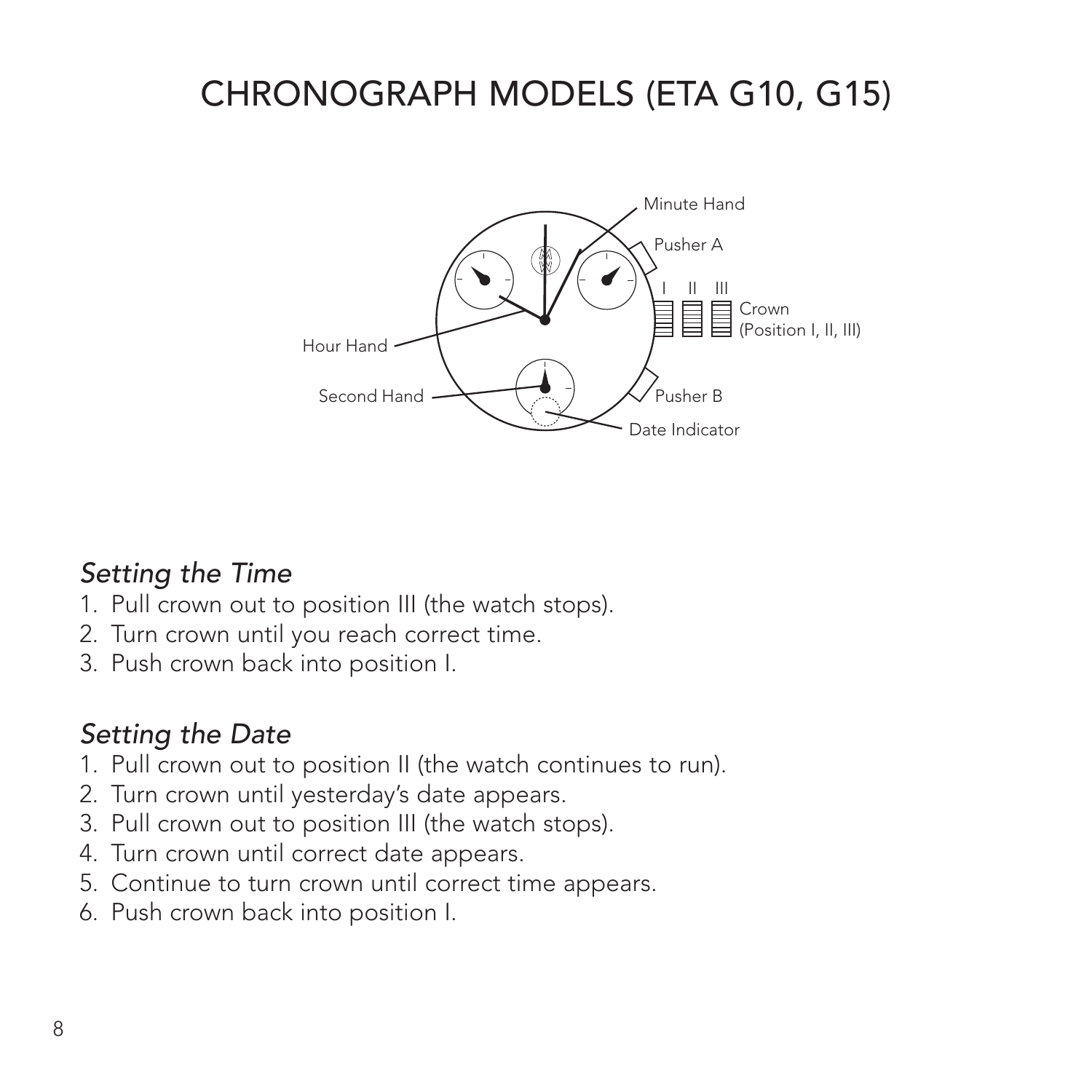# *Chronograph*

- The minute counter measures 30 minutes per rotation.
- The center stop-second measures 60 seconds per rotation.



#### *PLEASE NOTE:*

*Before using the chronograph functions, please ensure that:*

- *- the crown is in position I (= normal position).*
- *- the three chronograph hands are precisely at zero position following activation of pusher B. Should this not be the case, the positions of the hands must be adjusted (see chapter entitled "Adjusting the chronograph hands to zero").*

### *Chronograph: Basic Function*

(Start / Stop / Reset)

- 1. Press pusher A to start the center stop-second hand.
- 2. To stop the timing, press pusher A again.
- 3. To reset the three chronograph hands to zero positioning, press pusher B.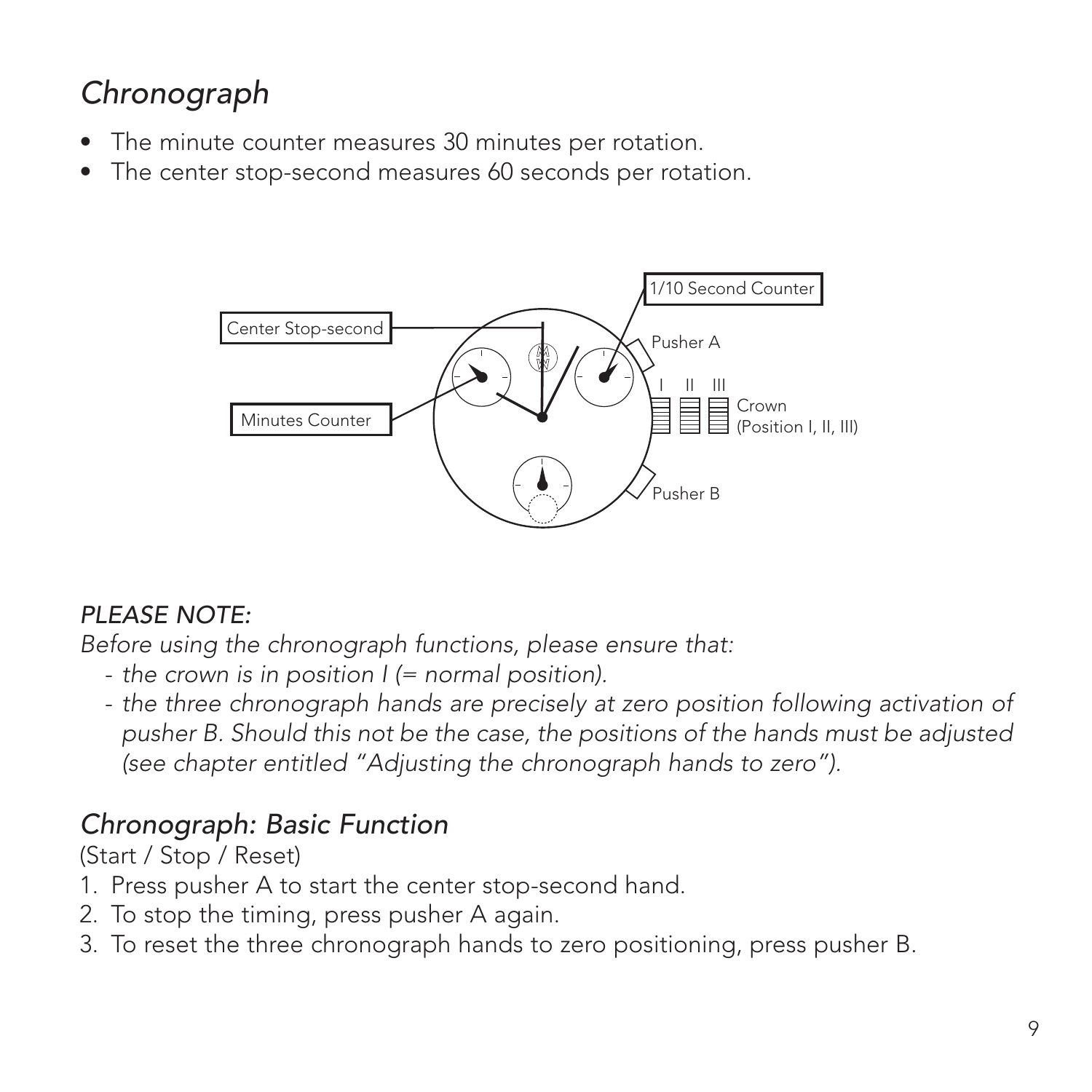### *Chronograph: Intermediate or Interval Timing*

- 1. Press pusher A to start the center stop-second hand.
- 2. Press pusher B to stop the chronograph.

*\*NOTE: Although the chronograph hands have stopped, the movement continues to record the current timing.*

3. Make up the measured time:

Press pusher B again and the 3 chronograph hands are quickly advanced to the ongoing measured time. To continue to record intervals, continue to push pusher B.

- 4. Press pusher A to stop and the final time is displayed.
- 5. To reset the three chronograph hands to zero positioning, press pusher B.

### *Adjusting the Chronograph Hand to Zero*

- 1. Pull crown out to position II (all 3 hands are in their correct or incorrect position).
- 2. Press pusher B to single step the minute counter hand. Press and hold pusher B to advance the minute counter hand quickly.
- 3. Pull crown out to position III.
- 4. Press pusher A to single step the center stop-second hand. Press and hold pusher A to advance the center stop-second hand quickly.
- 5. Press pusher B to single step the 1/10 second hand. Press and hold pusher B to advance the 1/10 second hand quickly.
- 6. Return the crown to position I.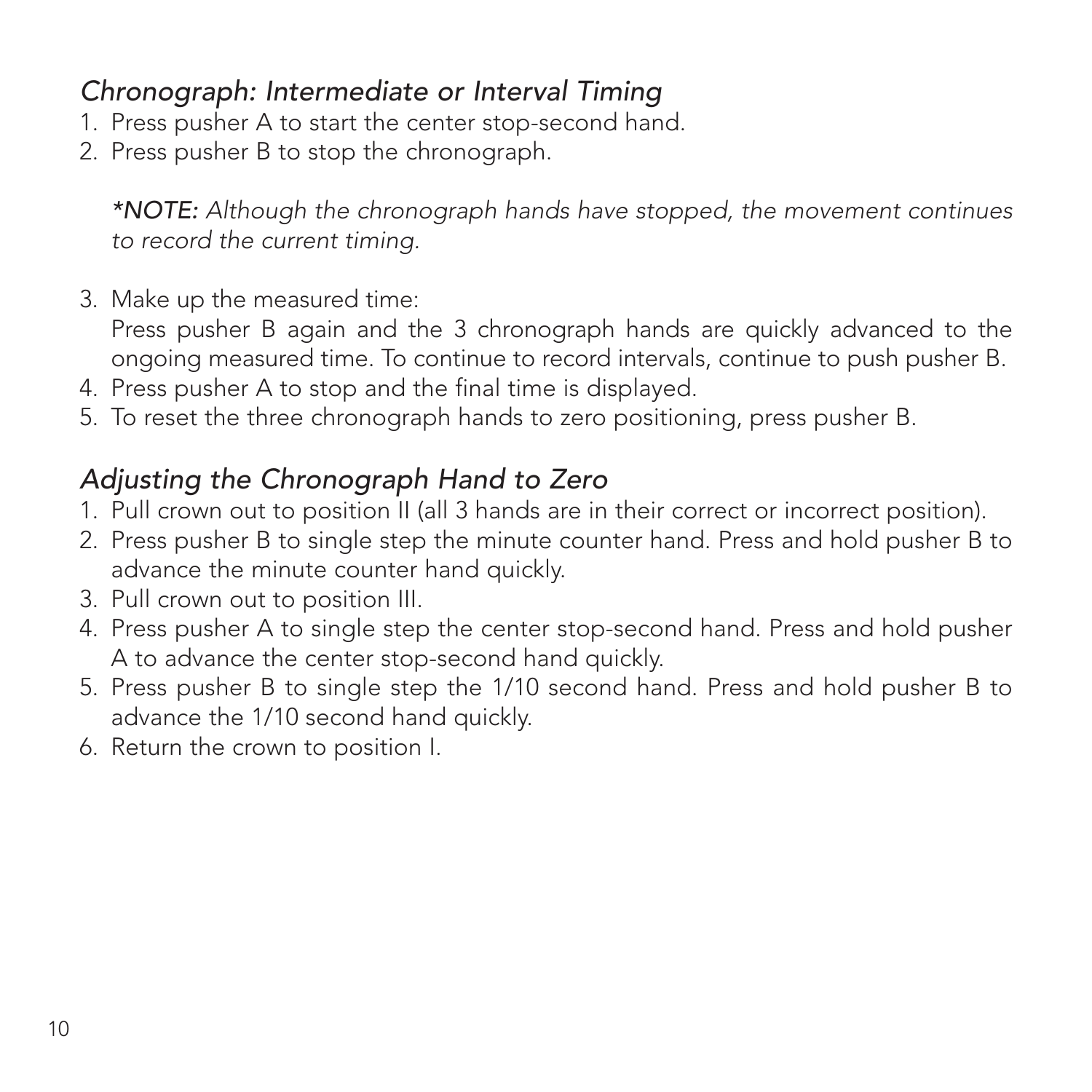# CHRONOGRAPH MODELS (ISA 8171/204)



### *Time Setting*

- 1. Pull crown out to position 3.
- 2. Rotate crown to set correct am/pm time.
- 3. Return crown to position 1.

### *Date and Moonphase Setting*

- 1. Pull crown out to position 2.
- 2. Rotate crown clockwise and the set date according to the last full moon.
- 3. Continue to rotate crown clockwise to set the date.
- 4. Return crown to position 1. *NOTE: Do not set the date between 9:00 p.m. and 12:30 a.m. to ensure accuracy.*

#### *Chronograph Operation*

- 1. Press A to start/stop the chronograph.
- 2. Press B to reset.

*NOTE: After 2 hours of continuous running, the chronograph will automatically stop and reset to save the battery.*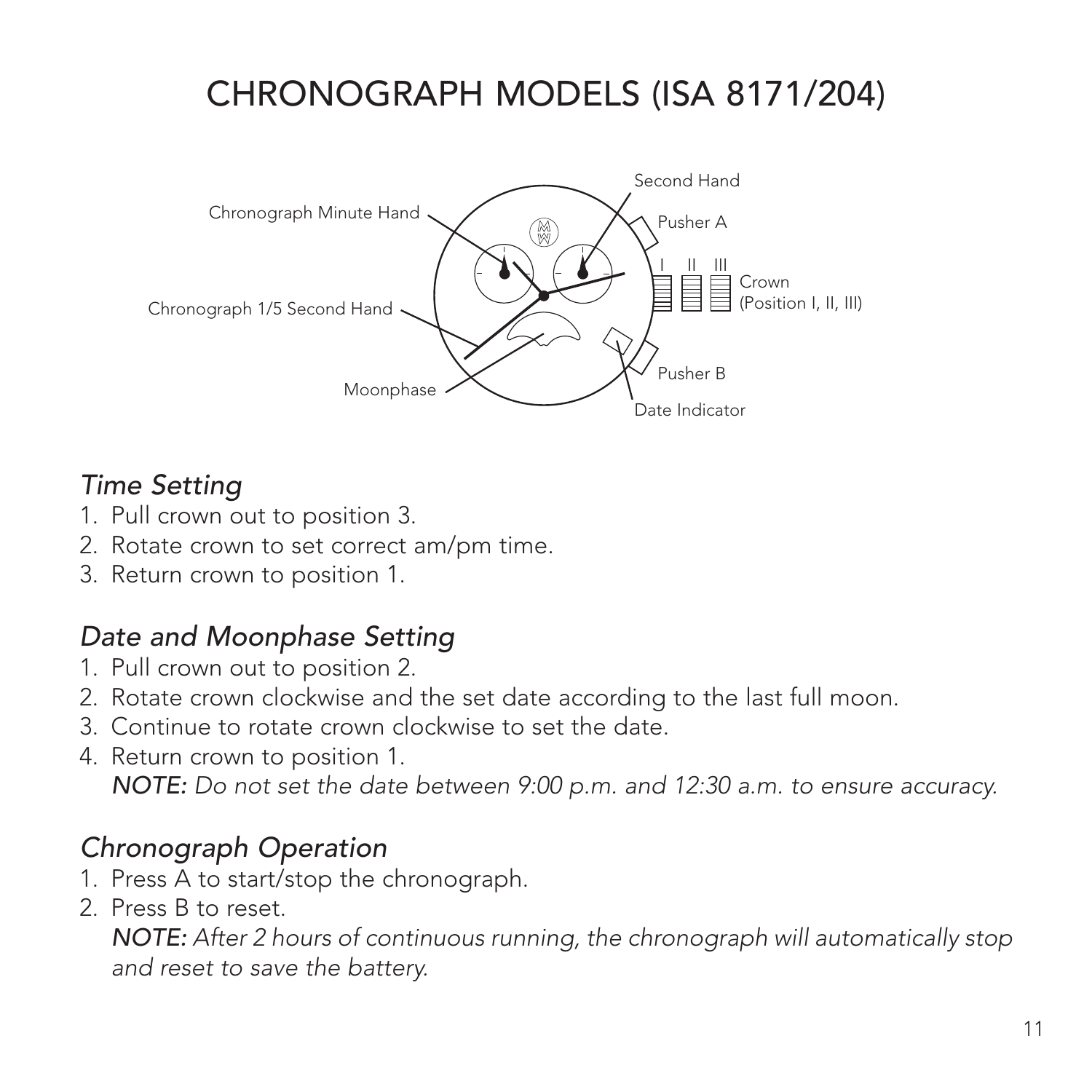### *Split Time*

- 1. Press B while the chronograph is running.
- 2. Press B again to return to the chronograph.
- 3. Press A to finalize timing.
- 4. Press B to reset.

#### *Chronograph Zero Reset*

- 1. If either of the chronograph hands is not at the zero (12:00) position, pull crown out to position 2.
- 2. Press B to reset chronograph minute hand. Each press of B will advance the chronograph minute hand by one increment, or press and hold B for fast advance.
- 3. Press A to reset chronograph 1/5 second hand. Each press of A will advance the chronograph 1/5 second hand by one increment, or press and hold A for fast advance.
- 4. Return crown to position 1.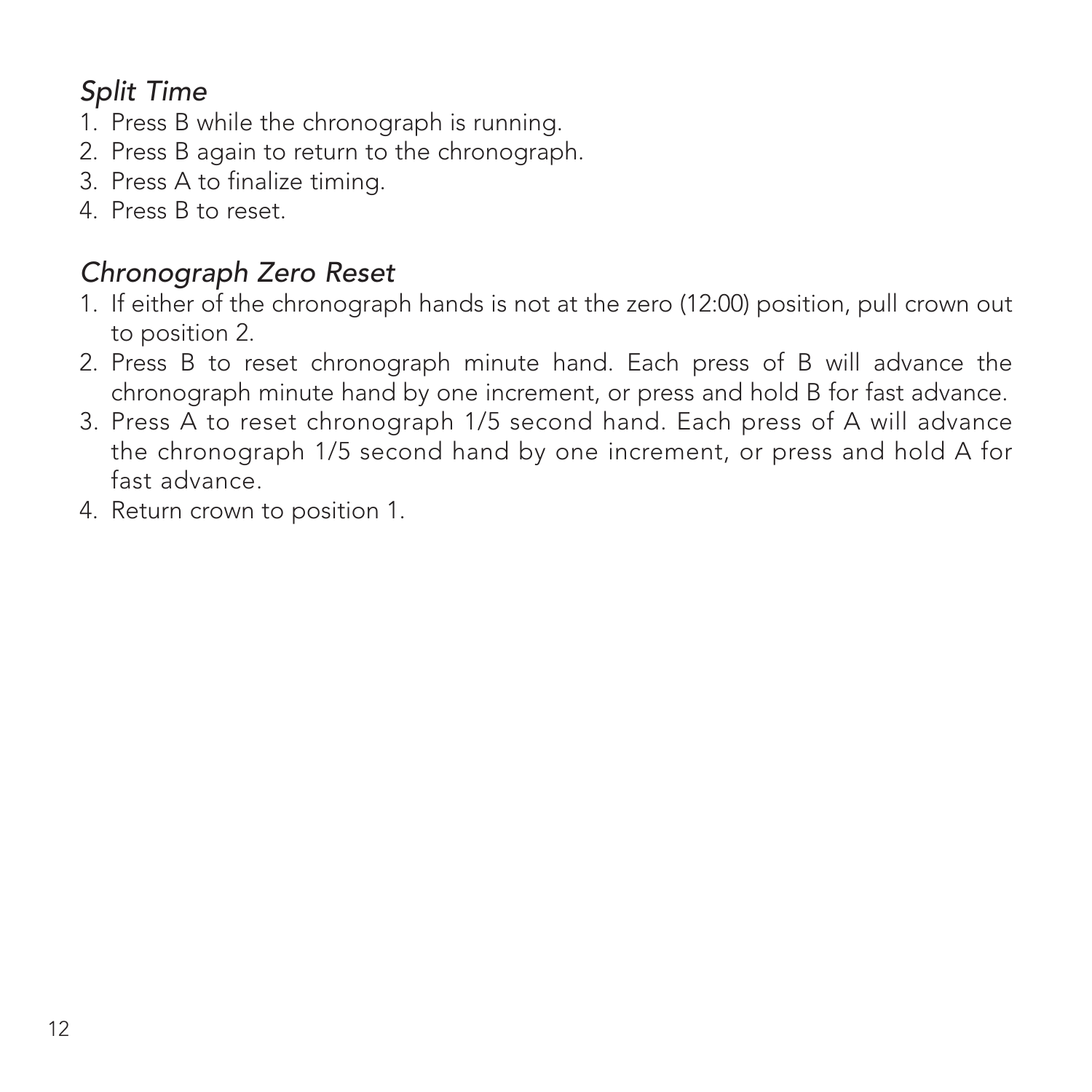# CHRONOGRAPH MODELS (ISA 8172/220)



Display 1

<sup>W</sup> D<sup>E</sup> Display 2

<sup>S</sup>U<sup>N</sup> <sup>M</sup>O<sup>N</sup>

HT U FRI SAT

### *Setting the Time*

- 1. Pull crown out to position III (the watch stops).
- 2. Turn crown until you reach correct time.
- 3. Push crown back into position I.

*PLEASE NOTE: The day of the week changes with each 24 hour rotation.*

### *Setting the Date*

- 1. Pull crown out to position II (the watch continues to run).
- 2. Turn crown until correct date appears.
- 3. Push crown back into position I.

*PLEASE NOTE: Do not set the date between 9:00 p.m. and 12:30 a.m.*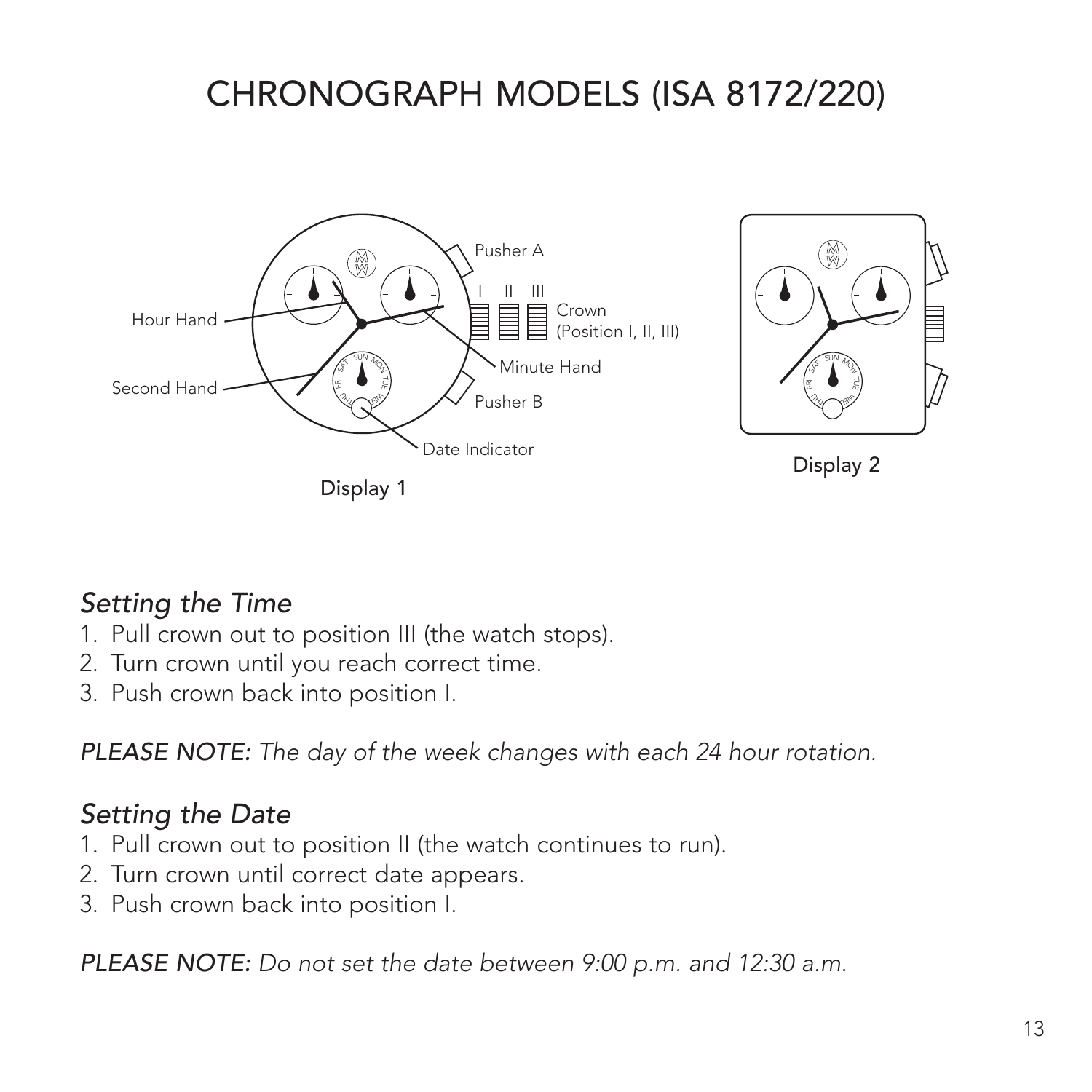### *Chronograph*

- The minute counter measures 30 minutes per rotation.
- The center stop-second measures 60 seconds per rotation.



#### *PLEASE NOTE:*

*Before using the chronograph functions, please ensure that:*

- *- The crown is in position I (= normal position)*
- The two chronograph hands are precisely at zero position following activation of *pusher B. Should this not be the case, the positions of the hands must be adjusted. (see chapter entitled "Adjusting the chronograph hands to zero").*

#### *Chronograph: Basic Function*

(Start / Stop / Reset)

- 1. Press pusher A to start the center stop-second hand.
- 2. To stop the timing, press pusher A again.
- 3. To reset the 2 chronograph hands to zero positioning, press pusher B.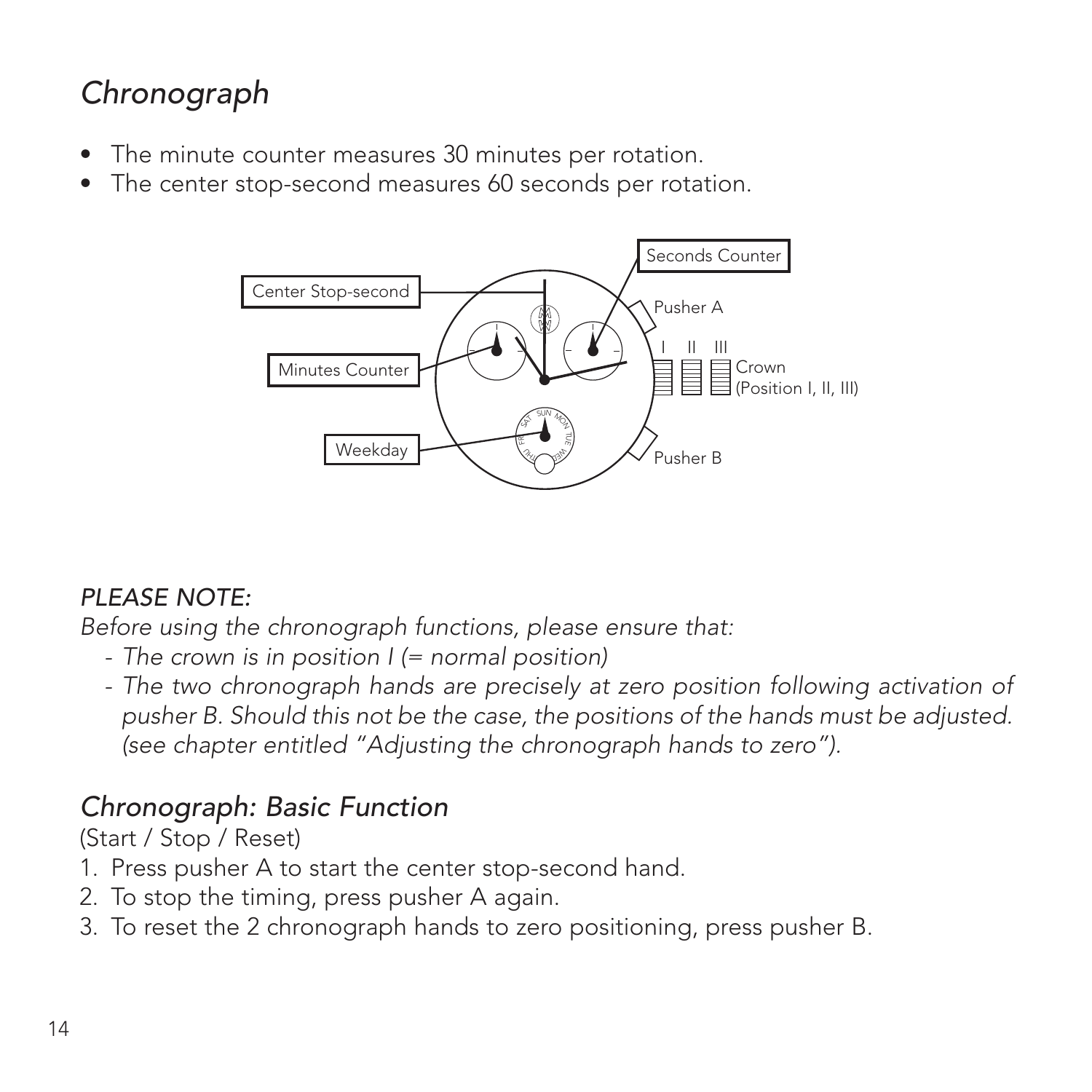### *Chronograph: Intermediate or interval timing*

- 1. Press pusher A to start the center stop-second hand.
- 2. Press pusher B to stop the chronograph.

*\*NOTE: Although the chronograph hands have stopped, the movement continues to record the current timing.*

3. Make up the measured time:

Press pusher B again and the 2 chronograph hands are quickly advanced to the ongoing measured time. To continue to record intervals, continue to push pusher B.

- 4. Press pusher A to stop and the final time is displayed.
- 5. To reset the 2 chronograph hands to zero positioning, press pusher B.

### *Adjusting the chronograph hand to zero*

- 1. Pull crown out to position II (Chronograph hands are in their correct or incorrect position).
- 2. Press pusher B to single step the minute counter hand. Press and hold pusher B to advance the minute counter hand quickly.
- 3. Pull crown out to position II.
- 4. Press pusher A to single step the center stop-second hand. Press and hold pusher A to advance the center stop-second hand quickly.
- 5. Return the crown to position I.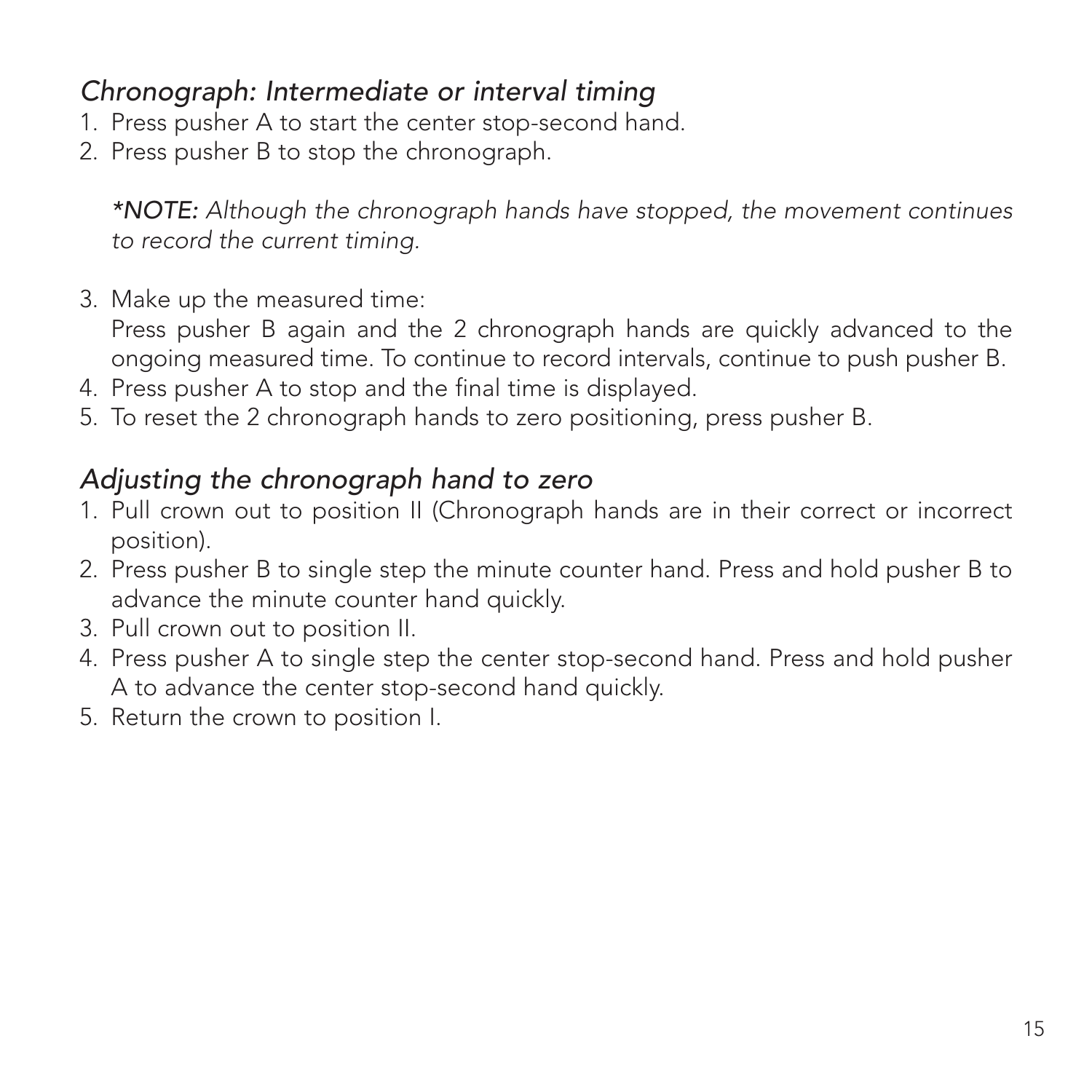# CHRONOGRAPH MODELS (RONDA 5040.D, 5050.B)



#### *Setting the Time*

- 1. Pull crown out to position III (the watch stops).
- 2. Turn crown until you reach correct time.
- 3. Push crown back into position I.

### *Setting the Date*

- 1. Pull crown out to position II (the watch continues to run).
- 2. Turn crown until yesterday's date appears.
- 3. Pull crown out to position III (the watch stops).
- 4. Turn crown until the correct date appears.

*\*NOTE: When the correct date first appears, your watch is set at midnight.*

- 5. Continue to turn crown until the correct time appears.
- 6. Push crown back into position I.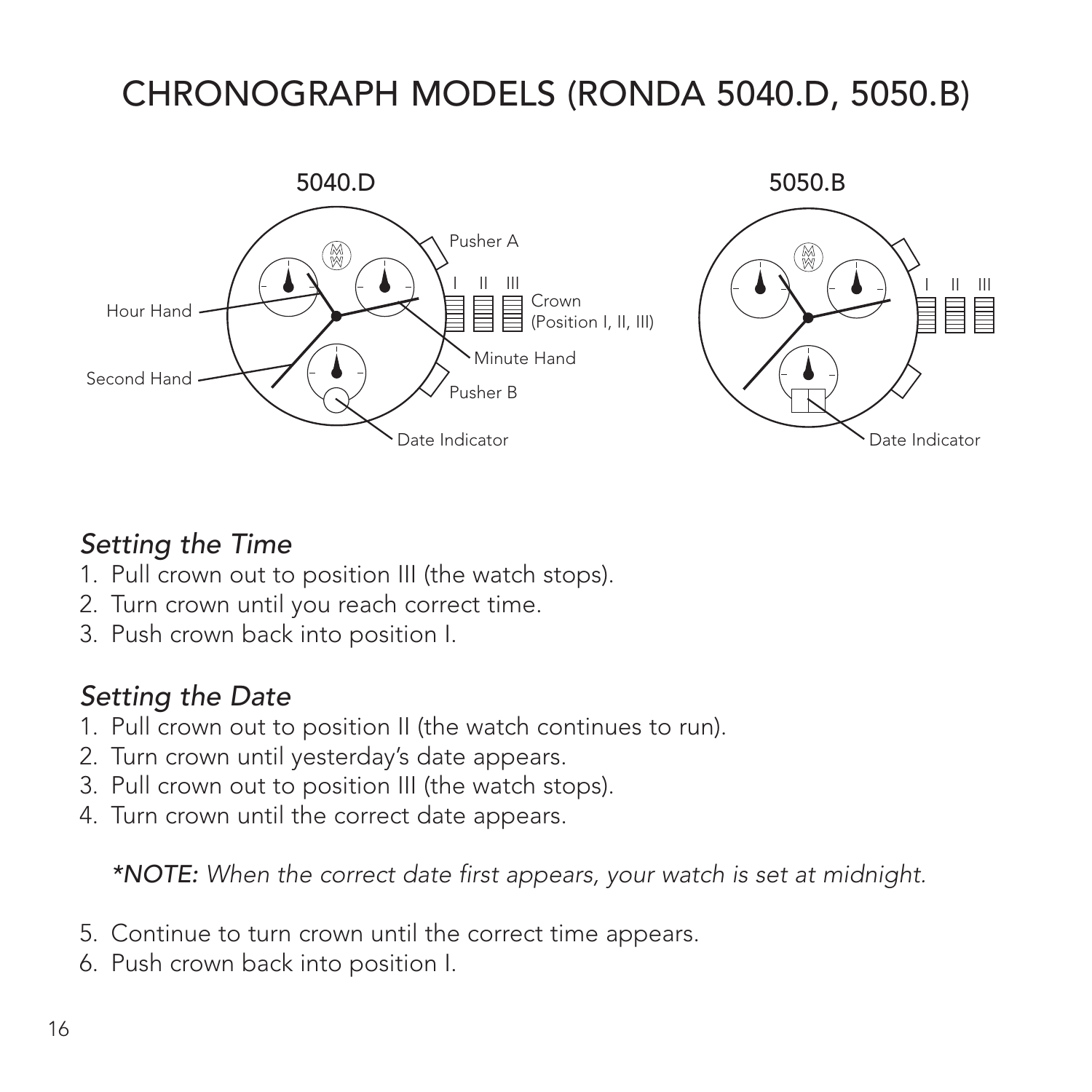### *Chronograph*

- The minute counter measures 30 minutes per rotation.
- The center stop-second measures 60 seconds per rotation.



#### *PLEASE NOTE:*

*Before using the chronograph functions, please ensure that:*

- *- The crown is in position I (= normal position)*
- The two chronograph hands are precisely at zero position following activation of *pusher B. Should this not be the case, the positions of the hands must be adjusted. (See chapter entitled "Adjusting the chronograph hands to zero").*

### *Chronograph: Basic Function*

(Start/ Stop/ Reset)

- 1. Press pusher A to start the center stop-second hand.
- 2. To stop the timing, press pusher A again.
- 3. To reset the 3 chronograph hands to zero positioning, press pusher B.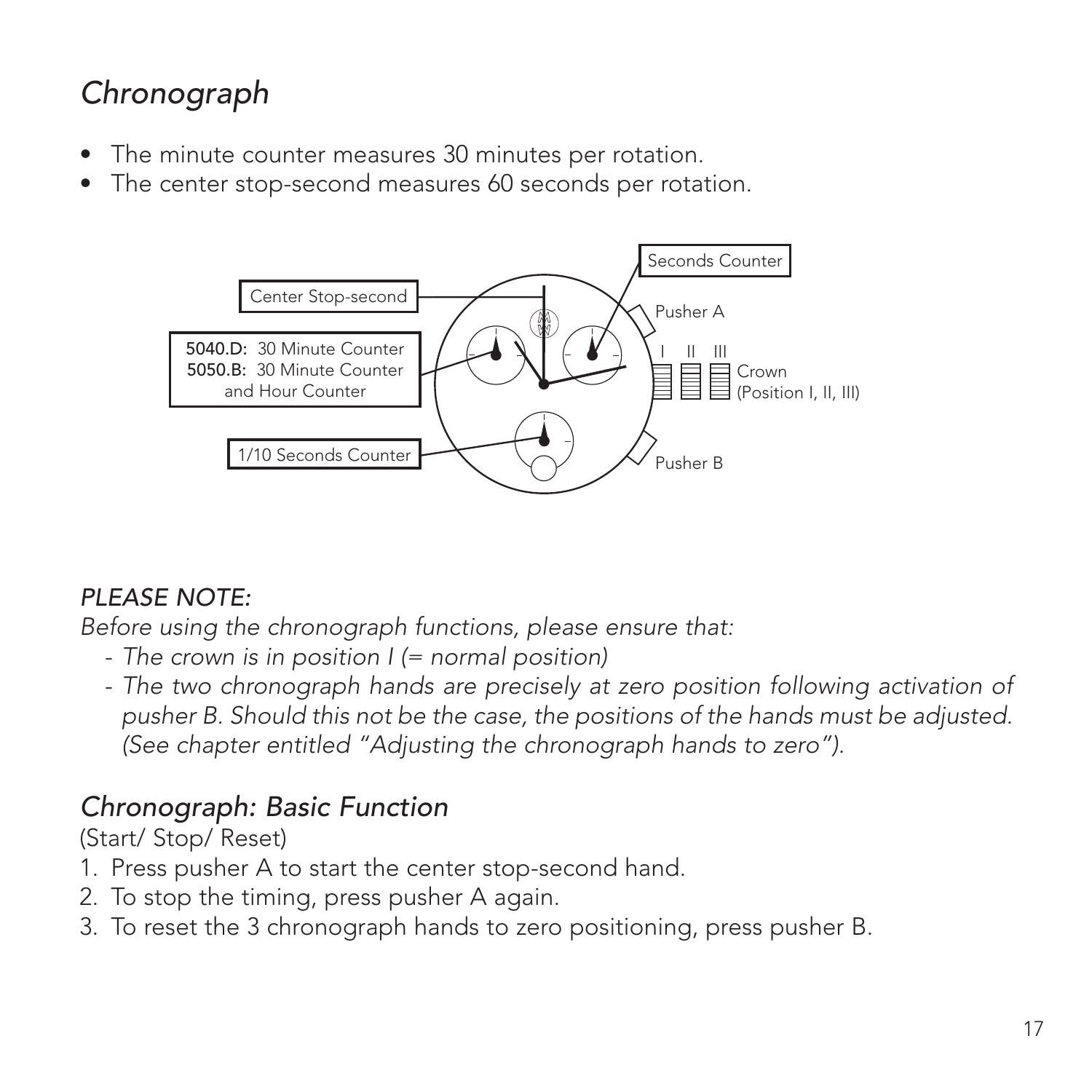### *Chronograph: Intermediate or interval timing*

- 1. Press pusher A to start the center stop-second hand.
- 2. Press pusher B to stop the chronograph.

*\*NOTE: Although the chronograph hands have stopped, the movement continues to record the current timing.*

3. Make up the measured time:

Press pusher B again and the 3 chronograph hands are quickly advanced to the ongoing measured time. To continue to record intervals, continue to push pusher B.

- 4. Press pusher A to stop and the final time is displayed.
- 5. To reset the 3 chronograph hands to zero positioning, press pusher B.

### *Adjusting the Chronograph Hand to Zero*

- 1. Pull crown out to position III (all 3 hands are in their correct or incorrect position.)
- 2. Press pushers A and B simultaneously for at least 2 seconds. Center stop hand will rotate 360 degrees. Corrective mode is activated.
- 3. To adjust the center stop-second hand, press pusher A one time. Press and hold pusher A until the second hand lines up with the 12 o'clock position.
- 4. To adjust the 1/10 second hand, press pusher B one time. Press and hold pusher A until the 1/10 second hand lines up with the 10.
- 5. To adjust the minute counter hand, press pusher B one time. Press and hold pusher A until the minute counter hand lines up with the 30 (5040.D) or the 12 (5050.B)
- 6. Return crown to position I.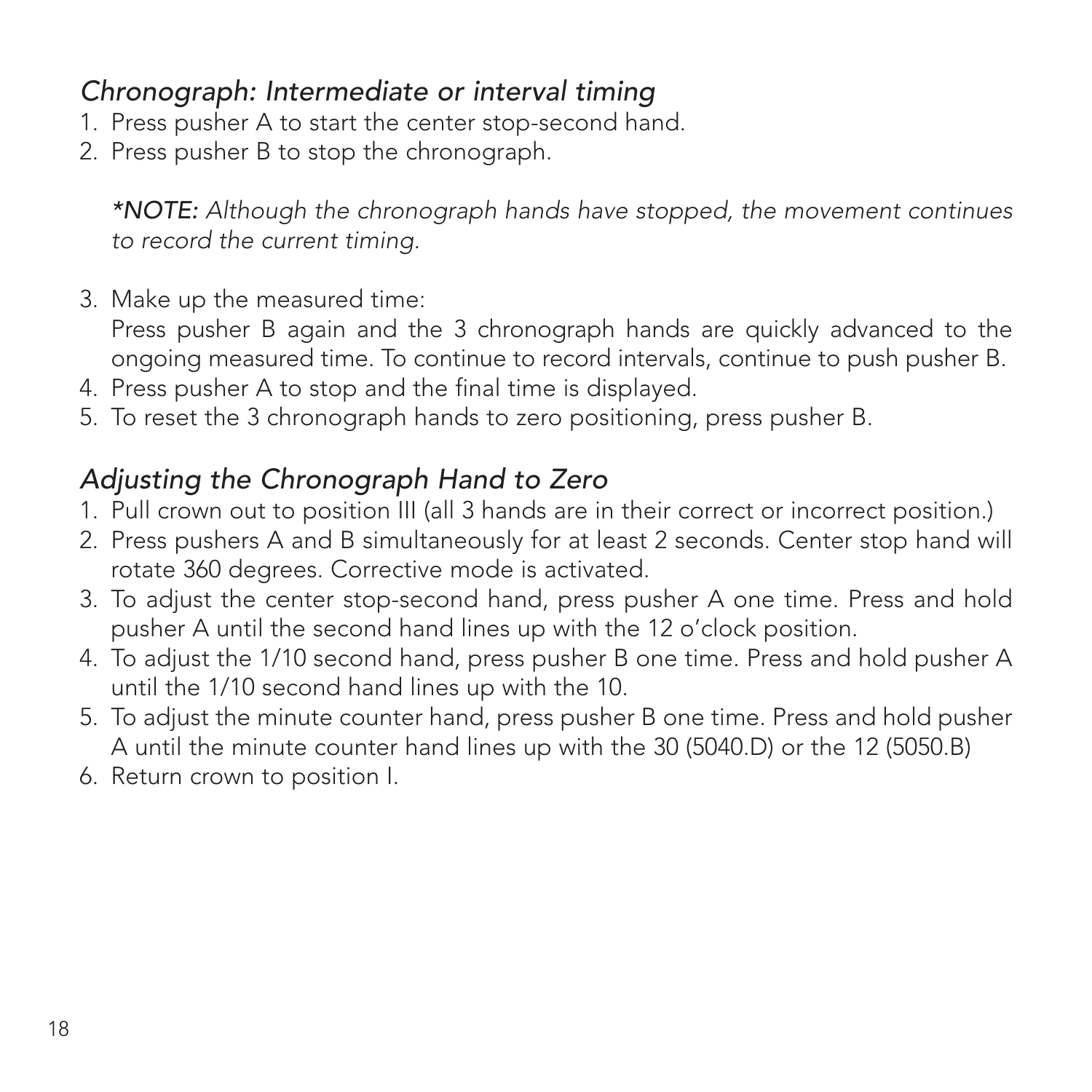# BATTERY LIFE

If your MICHELE timepiece has a chronograph function, you can extend its battery life by ensuring the chronograph function does not run continuously.

*\*NOTE: The chronograph function is in use when the large second hand is in motion.*



- 1. To stop the chronograph, press pusher A one time.
- 2. To reset the large second hand to the 12 position, press pusher B one time.

The average battery life when the chronograph is not in use is 2 years. Continuous use of the chronograph will reduce the average life to approximately 1 year.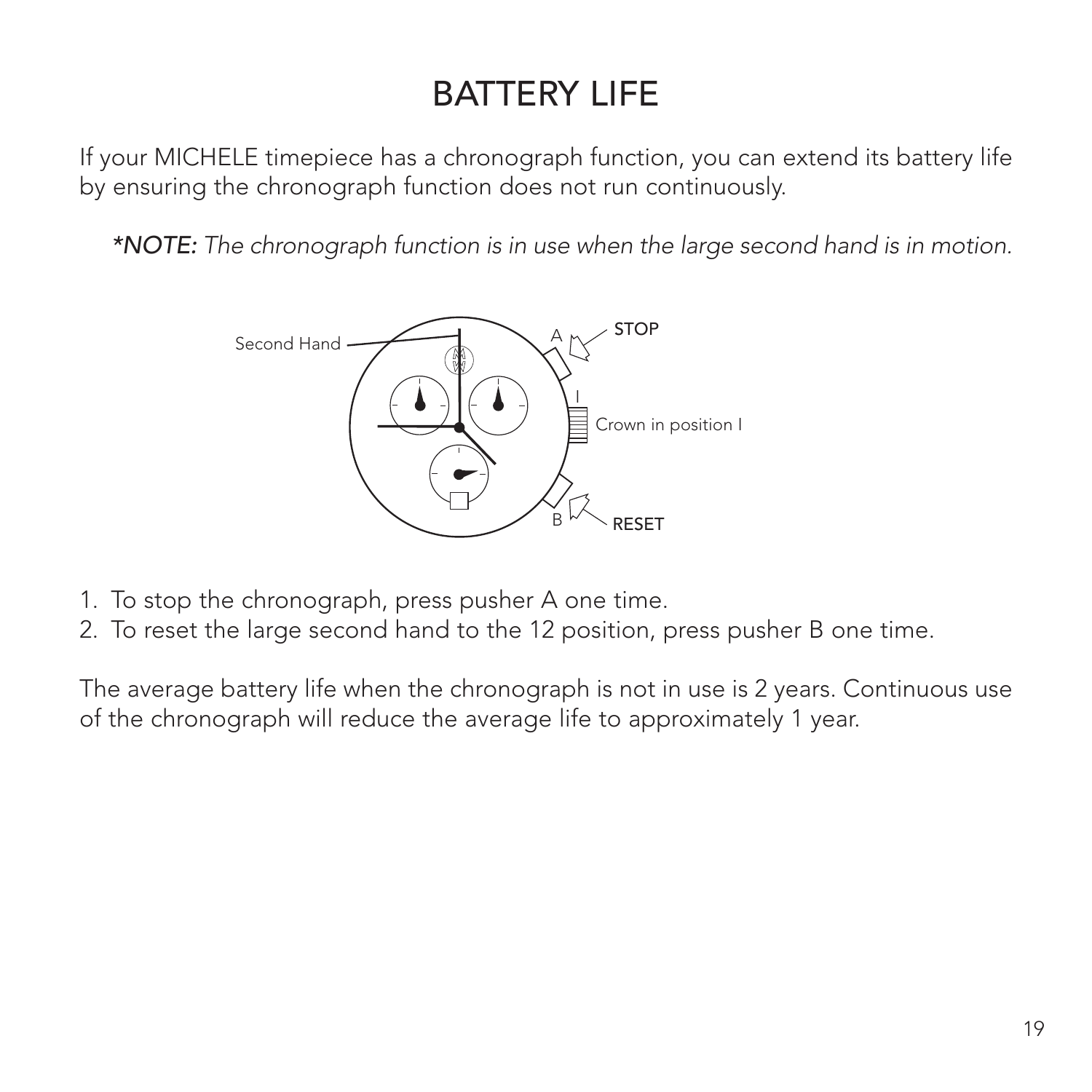# WATER RESISTANCE

All MICHELE timepieces are designed with a minimum water-resistance rating of 5ATM (165ft/50m).

The water-resistance of a timepiece protects the movement from, dust, moisture, and risk of damage to the movement should it be immersed in water.

Please see chart for guidelines for recommended exposure of various water ratings.

It is important not to attempt to adjust the position of the crown while the timepiece is in contact with water. Water can enter the case causing damage to the movement.

For timepieces with screw-down crowns, it is important to ensure the crown is in the proper position and completely locked before contact with water.

For timepieces with chronograph functions, do not engage the chronograph under water, as water may leak in the case and cause damage to the movement.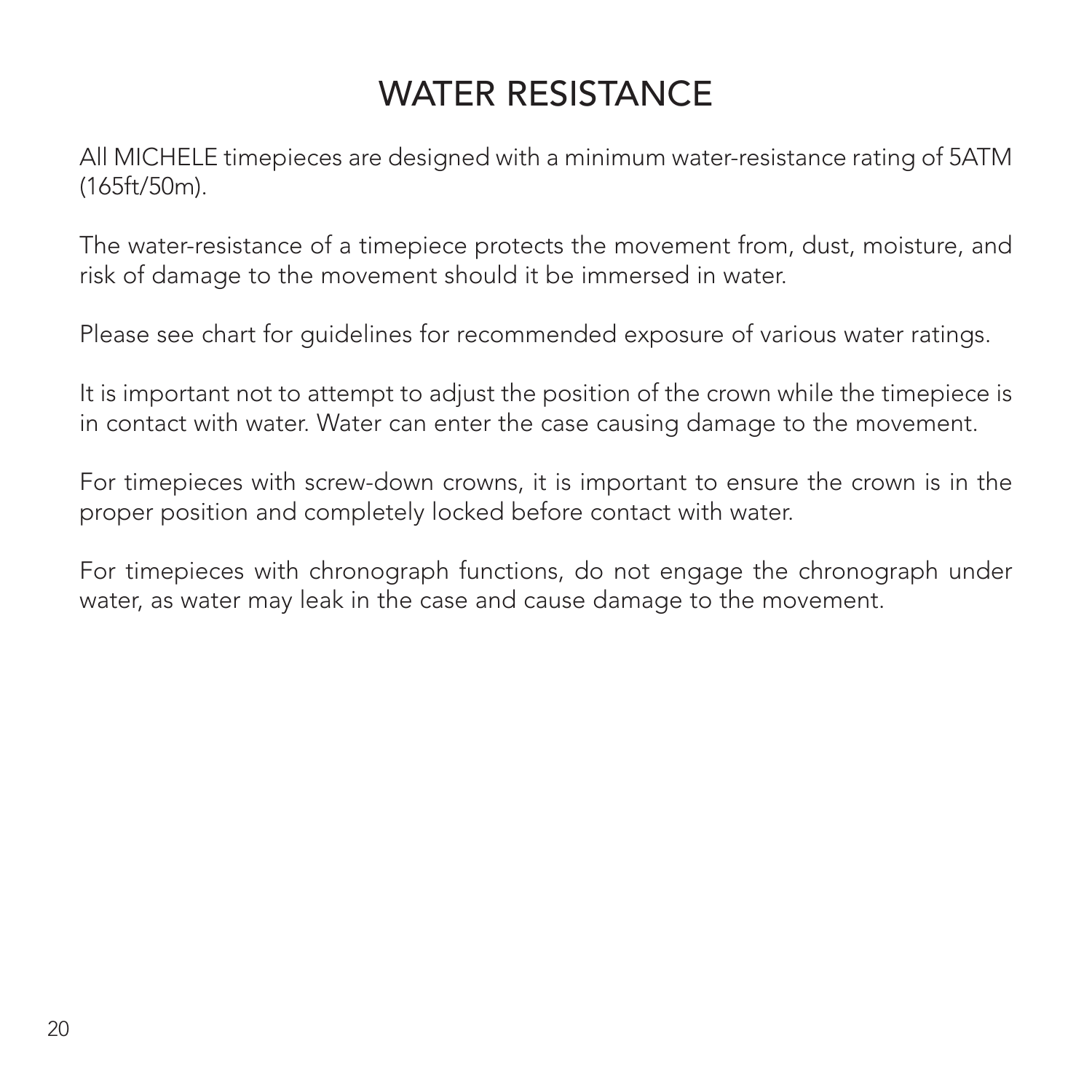# WATER RESISTANCE (Continued...)

All MICHELE timepieces are designed to withstand use as indicated on line 1 of the following chart.

| Indication                                                                        |                                    | Water-related Use                                |               |                   |                                                     |
|-----------------------------------------------------------------------------------|------------------------------------|--------------------------------------------------|---------------|-------------------|-----------------------------------------------------|
|                                                                                   | Water-resistant<br>characteristics | Light spray<br>perspiration,<br>light rain, etc. | Bathing, etc. | Swimming,<br>etc. | Skin diving,<br>(Diving without<br>oxygen cylinder) |
| 1                                                                                 | 5 ATM                              | OK                                               | OK            | <b>NO</b>         | <b>NO</b>                                           |
| $\overline{2}$                                                                    | 10 ATM                             | OK                                               | OK            | OK                | <b>NO</b>                                           |
| 3                                                                                 | 20 ATM                             | OK                                               | OK.           | OK                | OK                                                  |
| Always set the crown in the normal position. Tighten screw-lock crown completely. |                                    |                                                  |               |                   |                                                     |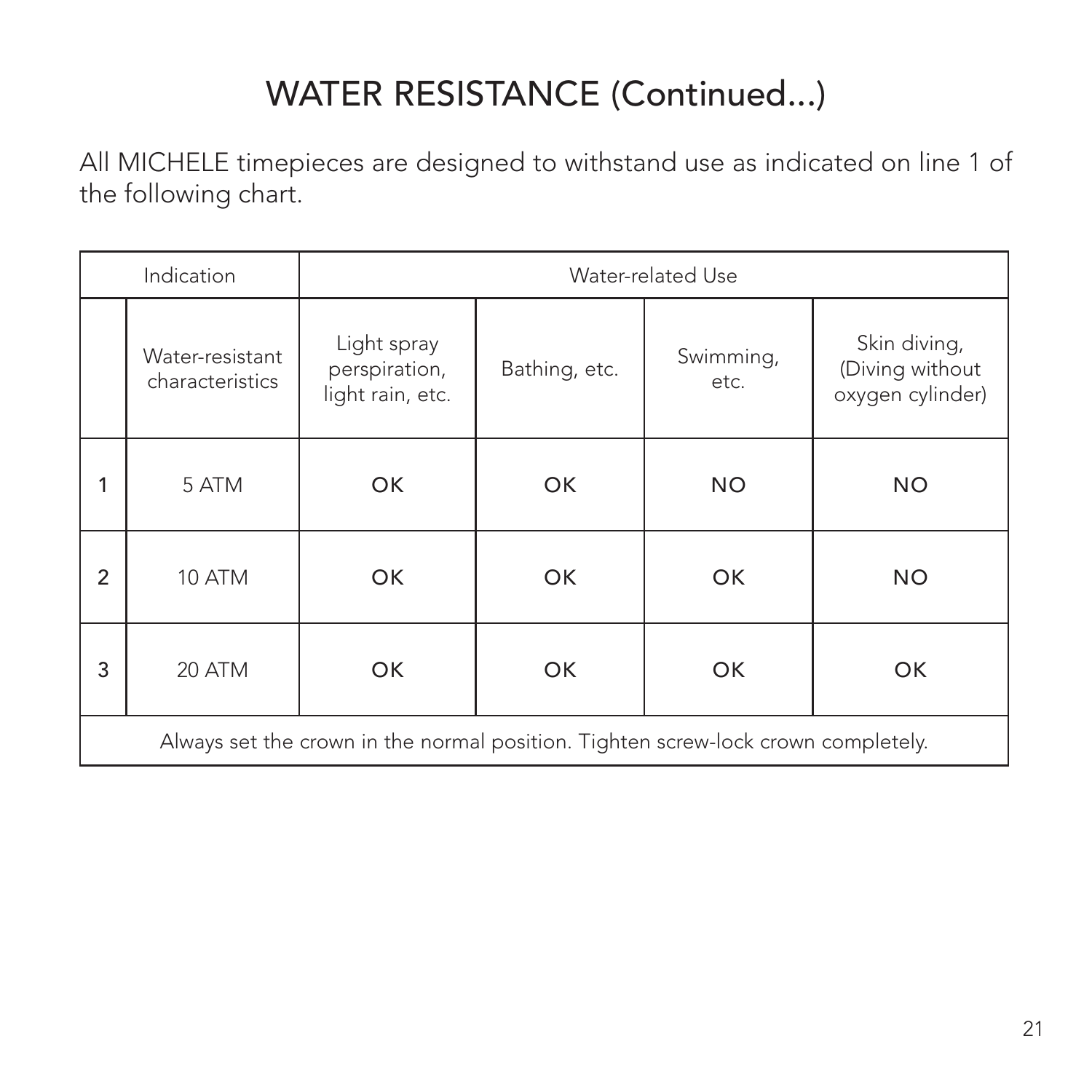# TIMEPIECE CARE AND PRECAUTIONS

Each MICHELE timepiece is designed and manufactured to exceed the highest of standards. Unlike most other mechanical objects, a watch operates non-stop. In order to ensure optimal performance and longevity from your timepiece, please review the simple guidelines for care and precautions of your new MICHELE timepiece.

### WATCH CASE AND MOVEMENT CARE

Your timepiece should be cleaned with a soft cloth and water only. Do not submerge your timepiece. To ensure long use and trouble-free operation, we recommend servicing your timepiece every 18-24 months.

#### *Ceramic Components*

Ceramic is of high quality and is naturally porous and brittle, making it a luxurious material that should be handled with care. To maintain its lustrous appearance, please buff with a soft cloth. If necessary, wipe clean with a damp cloth using mild soap and water. Avoid dropping or making contact with hard surfaces. When mishandled, ceramic may chip or break.

#### *Precautions*

Your timepiece is a complex integration of parts and components brought together by skilled craftsmen. There are certain actions or environmental situations that may damage or impede your timepiece's ability to perform optimally.

It is important to avoid the following conditions: extreme heat or cold, as well as prolonged periods of exposure to direct sunlight, exposure to wet conditions that exceed your timepiece's water rating (see case back and chart.) Never operate any of the function buttons or crown when timepiece is in contact with water.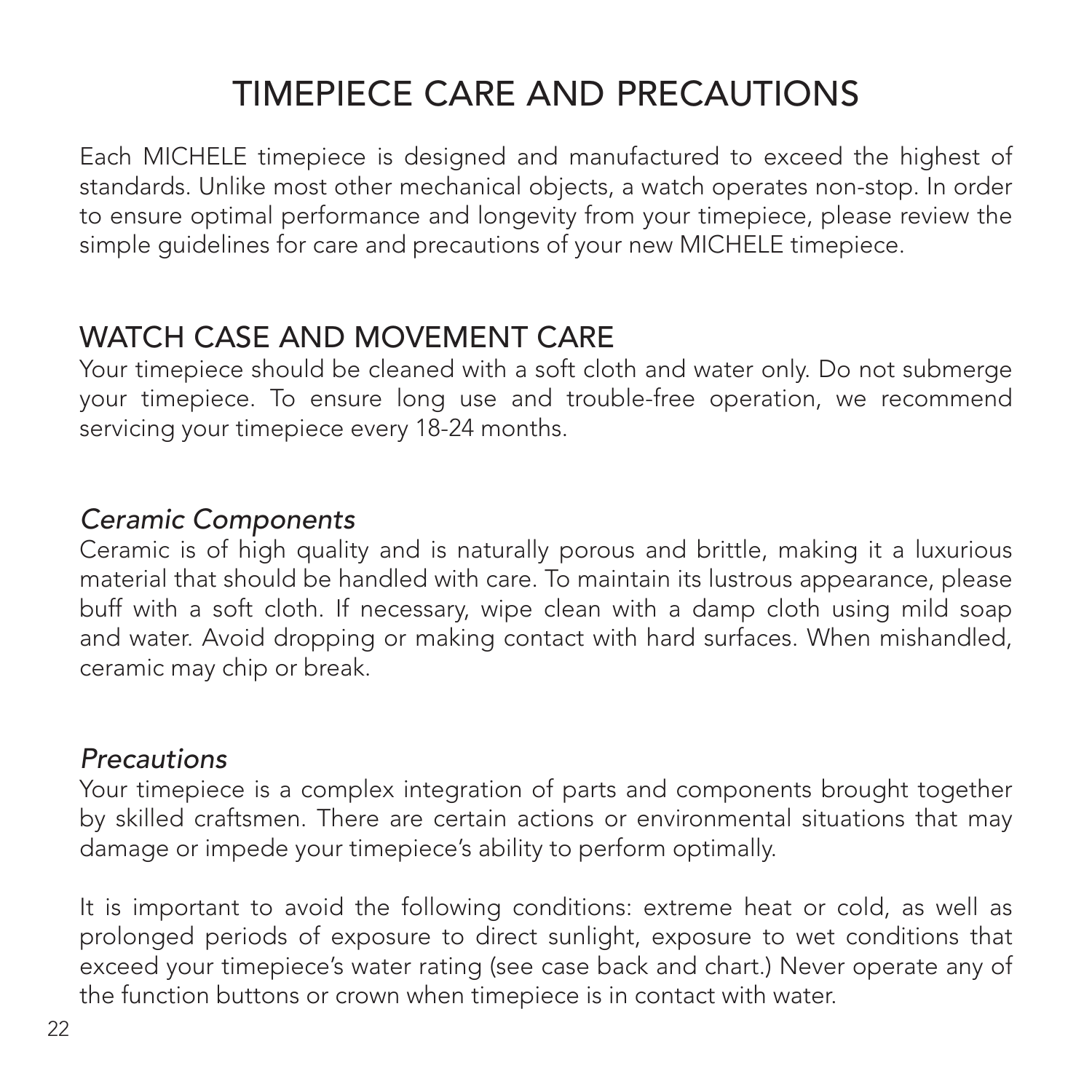Your timepiece should not be affected by magnetic fields generated by household items such as televisions or stereos, but avoidance of other strong electric fields or static electricity, which may interrupt mechanism, is suggested. It is also important to avoid extreme shock or impact.

### STRAP AND BRACELET CARE

At MICHELE we only use first quality materials in making our straps and bracelets. All straps are specifically designed for the watches they fit.

#### *Exotic Skins and Textiles*

The natural material used to manufacture your strap is unique and will vary in texture, pattern, and markings from other straps within the same collection. No two straps are alike. Exotic skins & textiles are delicate materials and are sensitive to the elements. They are not waterproof, and should not be wet for any reason. Water, sunlight, exposure to chemicals or perspiration will cause discoloration, shrinkage and damage to your strap. Your strap should not be worn during exercise or while sunbathing.

#### *Patent Leather*

Patent leather straps should be stored separately, as color may transfer from other straps or dark-colored fabrics onto the glossy lacquered surface. Contact with make-up and grease should be avoided, as these items may penetrate the surface of the strap and darken or stain the leather.

#### *Synthetic Straps and Metal Bracelets*

Rubber straps, silicon straps and stainless steel bracelets are water-resistant. They are recommended for more active lifestyles. However, please note, they may only be worn for swimming when paired with watch heads which are 10 ATM or greater.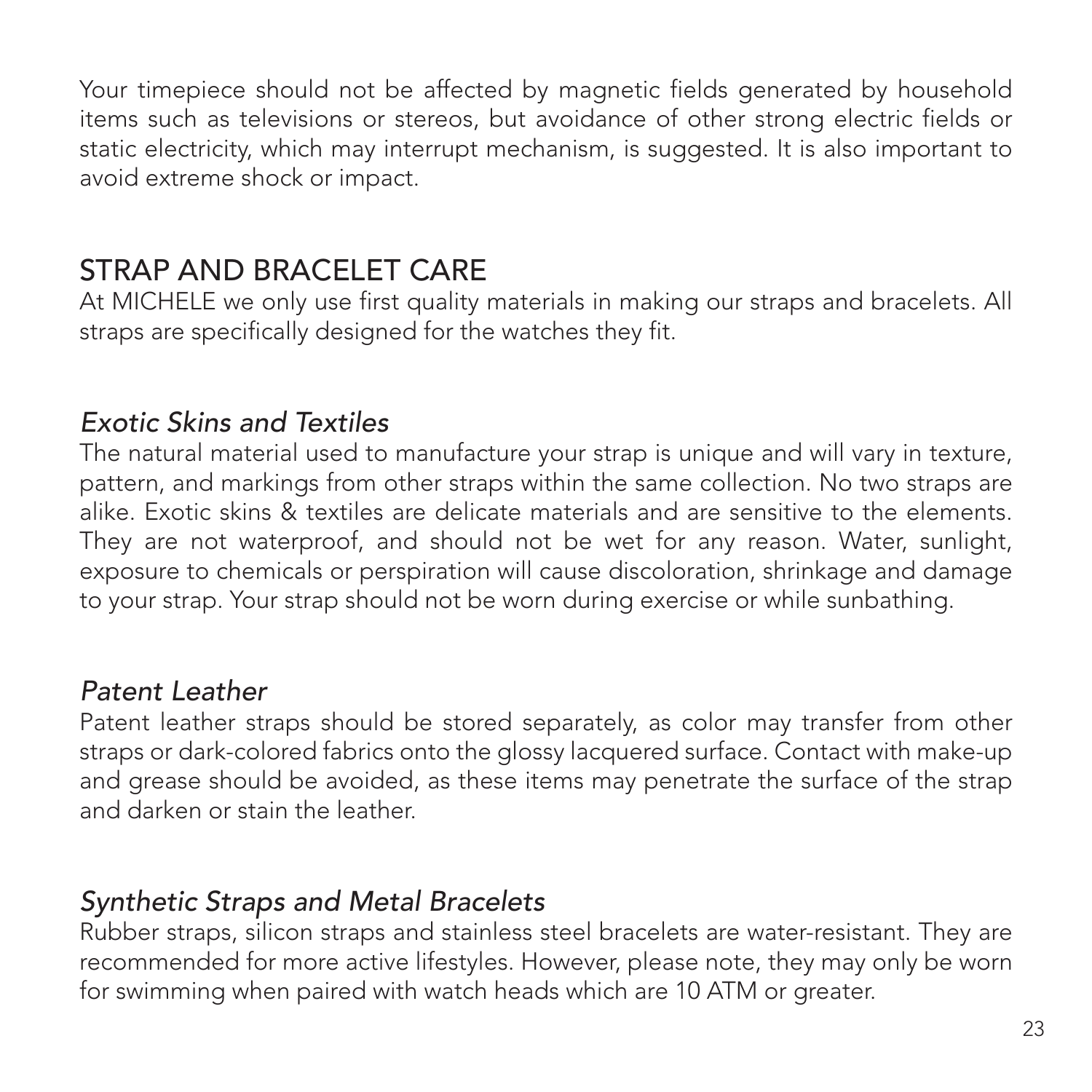### *Strap and Bracelet Cleaning*

All MICHELE straps and bracelets should be wiped with a soft cloth. No chemicals or cleaners should be applied to straps.

To maintain the "new look" of metal bracelets, we recommend periodic cleanings with a soft brush and warm soapy water. Remove the bracelet from the case and gently rub the bracelet clean.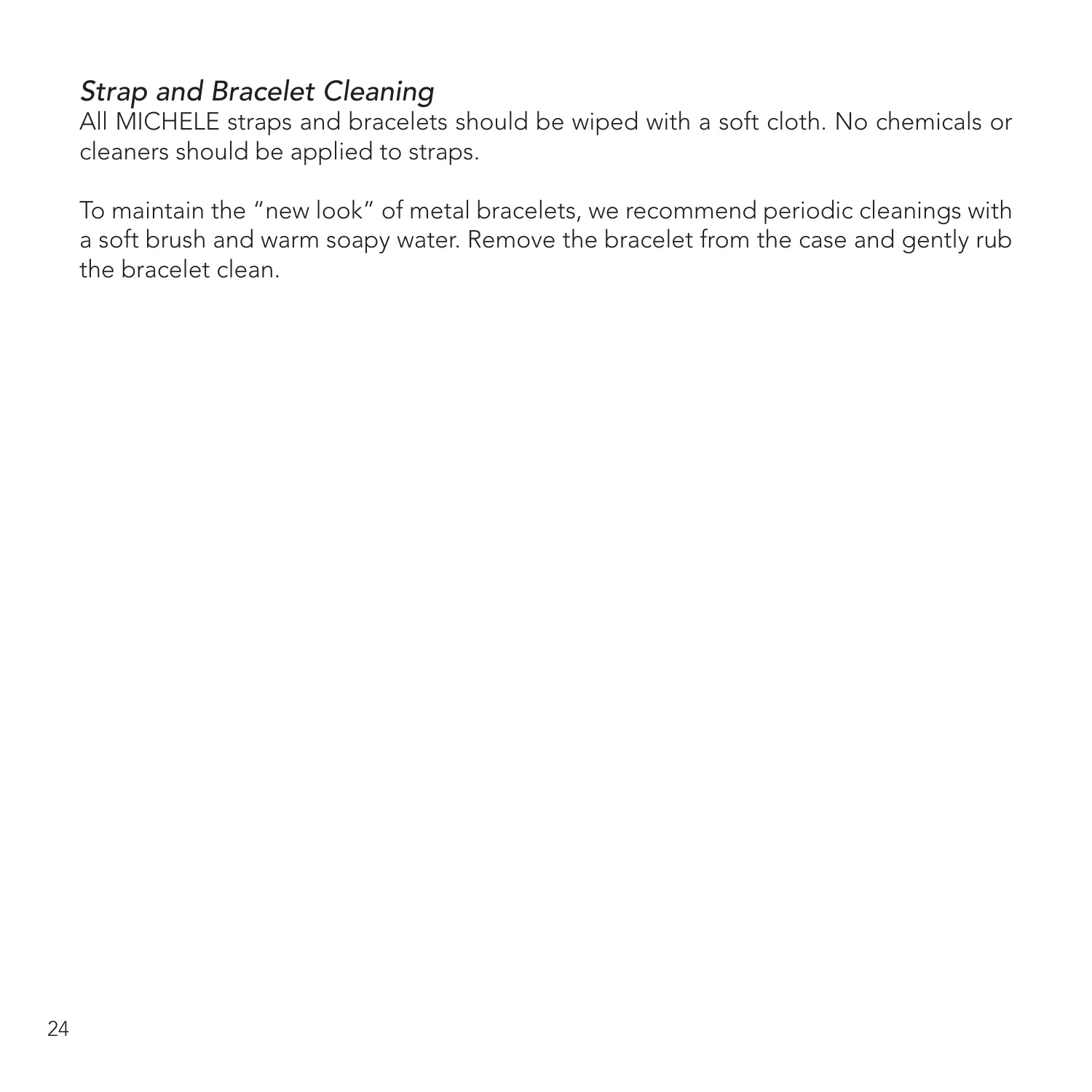### HOW TO CHANGE STRAPS



Push metal tab inward until the pin is released.

Repeat this process in reverse to re-insert the new strap.

*\*NOTE: The short side of the strap with the buckle should be attached to the 12 o'clock hour. The long side of the strap should be attached to the 6 o'clock hour.*